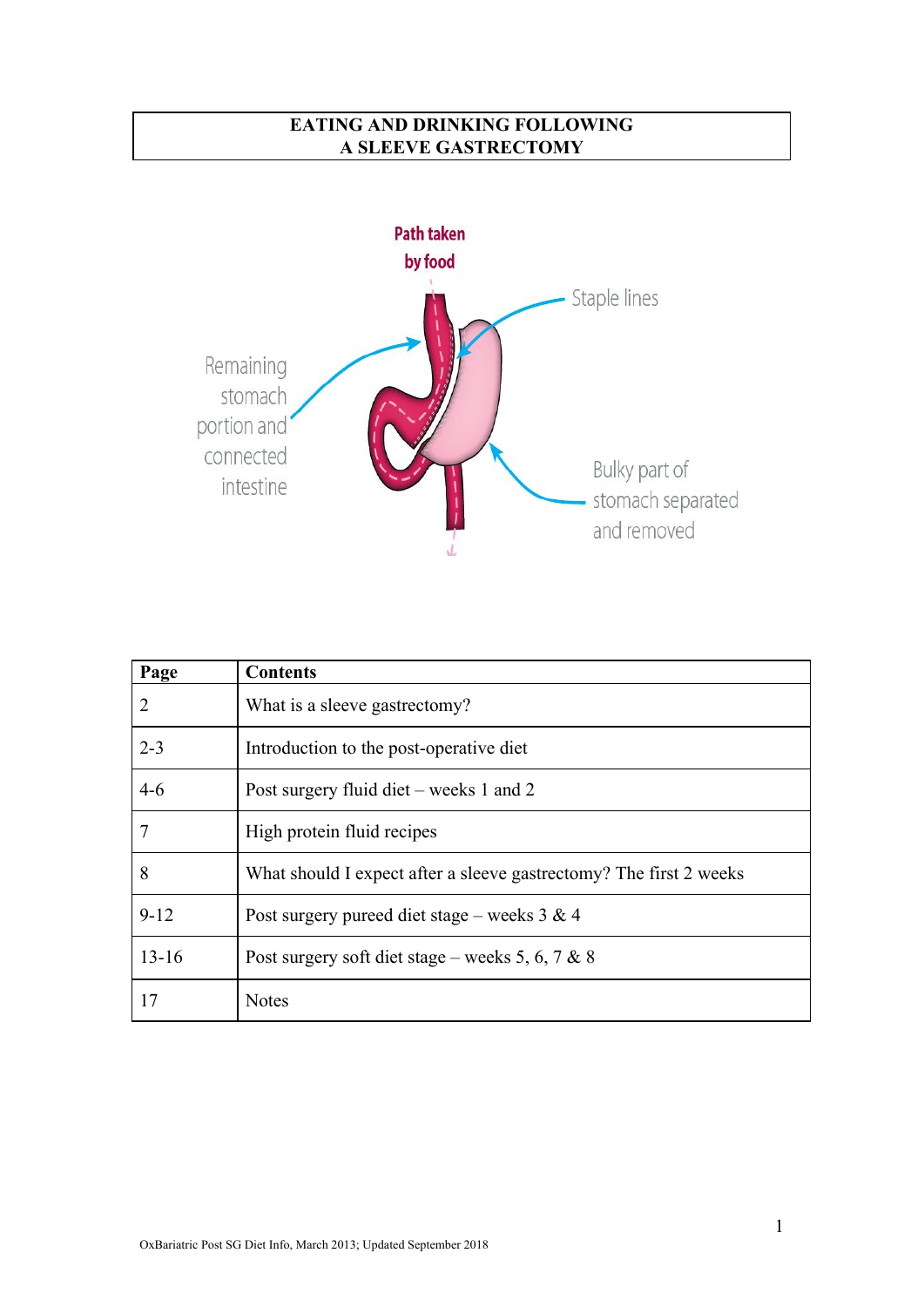## **What is a sleeve gastrectomy?**



A sleeve gastrectomy reduces the volume of your stomach by removing approximately 80% of your stomach and leaving a banana shaped tube (or sleeve) which runs along the inside curve of the stomach. The sleeve is about the size of a marker pen.

This will reduce the overall amount of food that you can eat, help to make you feel fuller sooner and also reduce your appetite. A reduced intake together with a low fat and low sugar diet will help you to lose weight.

#### **Making the necessary lifestyle changes and healthy eating patterns will help you to maintain the weight loss long-term.**

### **Introduction to the post-operative diet**

To maximise the benefits of your surgery and avoid complications it is essential that you follow the post operative guidance on eating and drinking.

#### **1. Gradually increase textures of foods.**

You will need to avoid solid food for around 8 weeks after your surgery:

| Weeks post surgery | <b>Texture</b> | <b>Portion size</b>                   |
|--------------------|----------------|---------------------------------------|
| 1 & 2              | Liquid         | 100-200ml per drink, consume slowly   |
| 3 & 4              | Puree          | Start with 1-2 dessertspoons per meal |
|                    |                | Max 4 dessertspoons per meal          |
| 5, 6, 7 & 8        | Soft           | Start with 2-3 dessertspoons per meal |
|                    |                | Max 6 dessertspoons per meal          |

This slow progression from liquids to solid food will help to ensure that you do not put pressure on your stomach staples and stretch your new stomach sleeve. This may lead to vomiting and discomfort and affect long-term weight loss results.

#### **Remember, this is just a guide and it may take you longer to progress on to each stage. This is not something to be worried about.**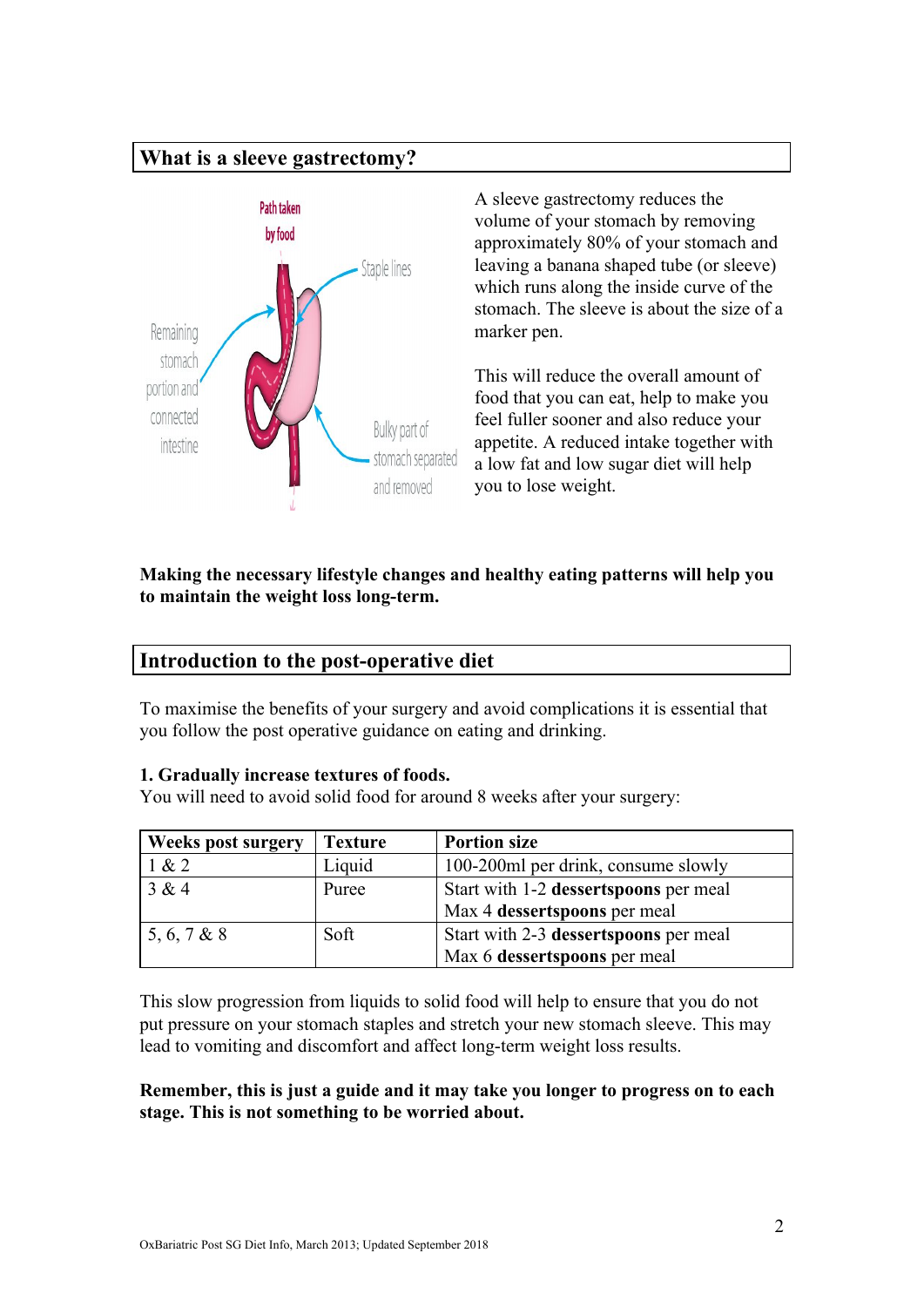### **2. Choose your food and fluids carefully**

- Focus on protein rich foods
- Follow a low fat and a low sugar diet
- Put the emphasis on low calorie food and drinks

This will help to support your weight loss and maintain your lean muscle mass during the rapid weight loss phase. If you struggle to take in enough protein you may find you have low energy levels or suffer with hair loss in future weeks or months.

#### **3. Top-up your nutrition**

Following the recommended vitamin and mineral regimen is essential after surgery. Your food choices may limit the quantity and type of vitamins and minerals available for absorption from food. This can make you feel low in energy and may result in problems such as hair loss or brittle nails in the short-term and more serious side effects such as bone thinning in the longer-term.

Recommended supplementation:

- Take a multivitamin and mineral supplement 1-2 per day:
	- Forceval capsule x  $1/dav$  (available via GP)
	- Sanatogen A-Z Complete, Tesco Complete Multivitamins & Minerals, Superdrug A-Z Multivitamins & Minerals, Lloyds pharmacy A-Z Multivitamins & Minerals, Sainsbury's A-Z Multivitamins & Minerals and Asda A-Z Multivitamins & Minerals x 2/day.
- Take a Calcium and Vitamin D supplement x2 per day
- Have regular vitamin B12 injections (3 monthly) starting at 3 months following surgery

During the first few months following your surgery you may not be able to swallow a large multivitamin and mineral tablet. Soluble or chewable alternatives are available:

- Forceval Soluble is a complete multivitamin and mineral in soluble form. Take x1 per day.
- Centrum Fruity Chewable is a chewable multivitamin and mineral supplement. Take x2 per day.
- The chewable multivitamin and mineral supplements are **not** complete so should not be used long-term.

#### **It is important to get into the habit of taking your supplements every day.**

You may need to take extra supplements such as iron or folic acid but these will be recommended as necessary by your Dietitian or bariatric team.

#### **4. Establish healthy eating and lifestyle habits**

In order to maintain your weight loss long-term you will need to:

- Develop a healthy way of eating and drinking
- Include regular exercise in your daily routine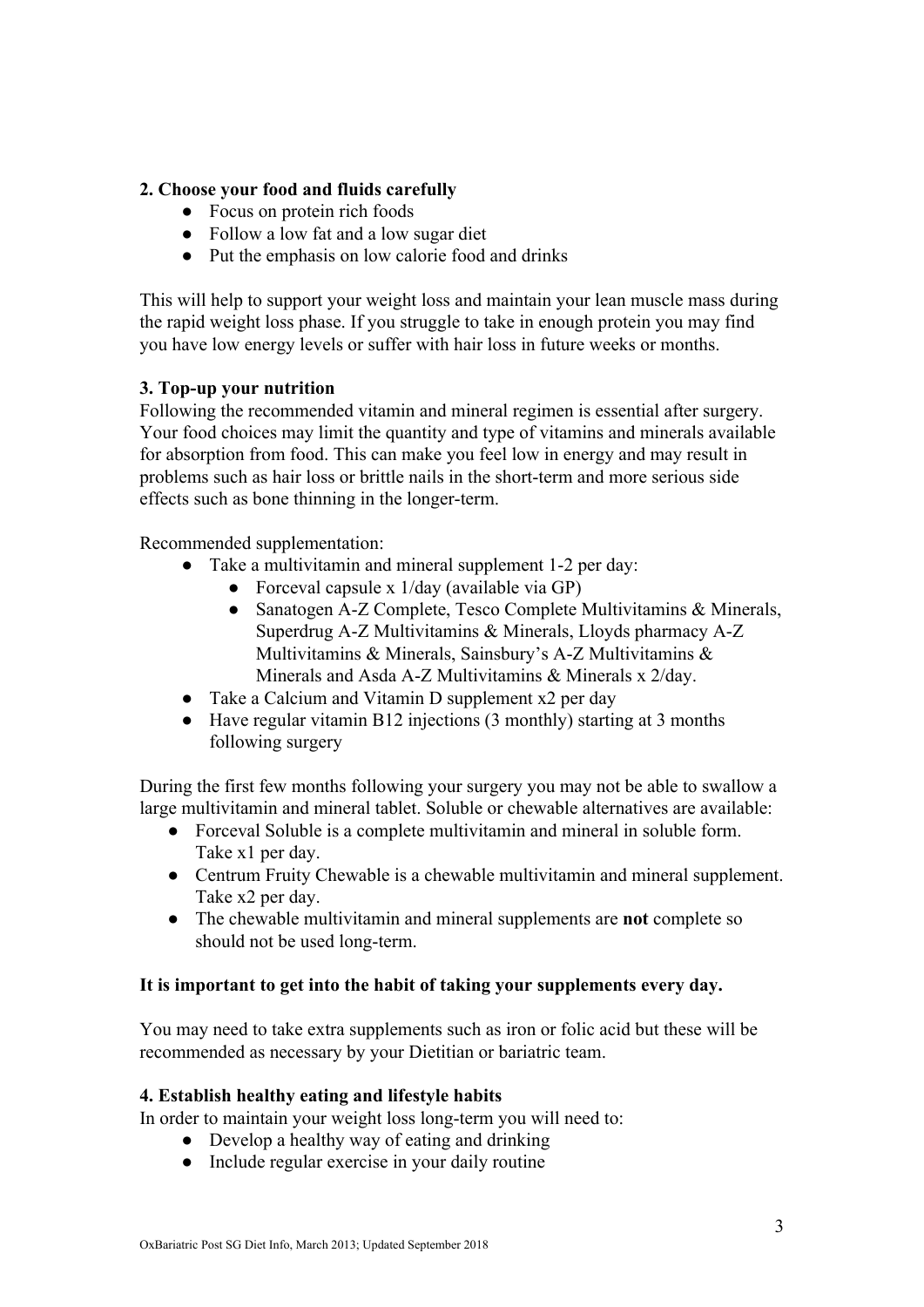The small stomach and reduced appetite will help in the early stages to lose weight but in the longer term, you will need to make healthy choices, regulate your portion sizes, avoid high calorie foods, and exercise to prevent weight regain.

### **Post surgery fluid diet - weeks 1 & 2**

- Aim to drink at least **2 litres of fluid per day**
- Aim for at least **60g protein per day for women; 70g protein per day for men**
- To ensure you consume enough protein in this 2-week period, you will need to choose an average of **5 - 6 of the protein fluids per day** (see table below)
- You can top up your total fluid intake using choices from the free fluid allowance (page 5) and if necessary small volumes of fluids from the limited allowance (page 5).

### **Protein fluids**

High protein yoghurt (no bits) To be blended/mixed with milk to

Protein shake (see 'post op diet top tips sheet' for suitable

Meritene (previously known as

a drinkable consistency

options)

| These will need to be spread throughout the day.           |                                                         |                                       |  |
|------------------------------------------------------------|---------------------------------------------------------|---------------------------------------|--|
| <b>Protein fluid</b>                                       | 1 portion                                               | <b>Protein content</b><br>per portion |  |
| Semi or Skimmed Milk                                       | $200$ mls $(1/3$ pint)                                  | 7g                                    |  |
| Fortified skimmed milk (with<br>skimmed milk powder added) | 200ml (2 heaped)<br>tablespoons skimmed milk<br>powder) | 14 <sub>g</sub>                       |  |
| Soya Milk (with added calcium)                             | $200$ mls $(1/3$ pint)                                  | $4-6g$                                |  |
| Sheeps milk                                                | 200ml                                                   | 11g                                   |  |
| Goats milk                                                 | 200ml                                                   | 6g                                    |  |

60g 6-7g

200ml of a ready to drink<br>bottle 15-20g

Aim to choose an average of **5-6 varied portions from the protein list** per day.

| N.B. These protein fluids can be used to make thin soups and shakes (see recipes on |  |  |
|-------------------------------------------------------------------------------------|--|--|
| pages 7 and 8).                                                                     |  |  |

**Aim for a minimum protein intake of 60g per day**

Build-up) soups (Nestle)  $\begin{bmatrix} 150 \text{ml} \text{m} \text{ad} \text{e} \text{up} \text{with} \text{water} \end{bmatrix}$  7g

Cream of Chicken Soup (sieved) 200g 3g

Cream of Tomato Soup 200g 2g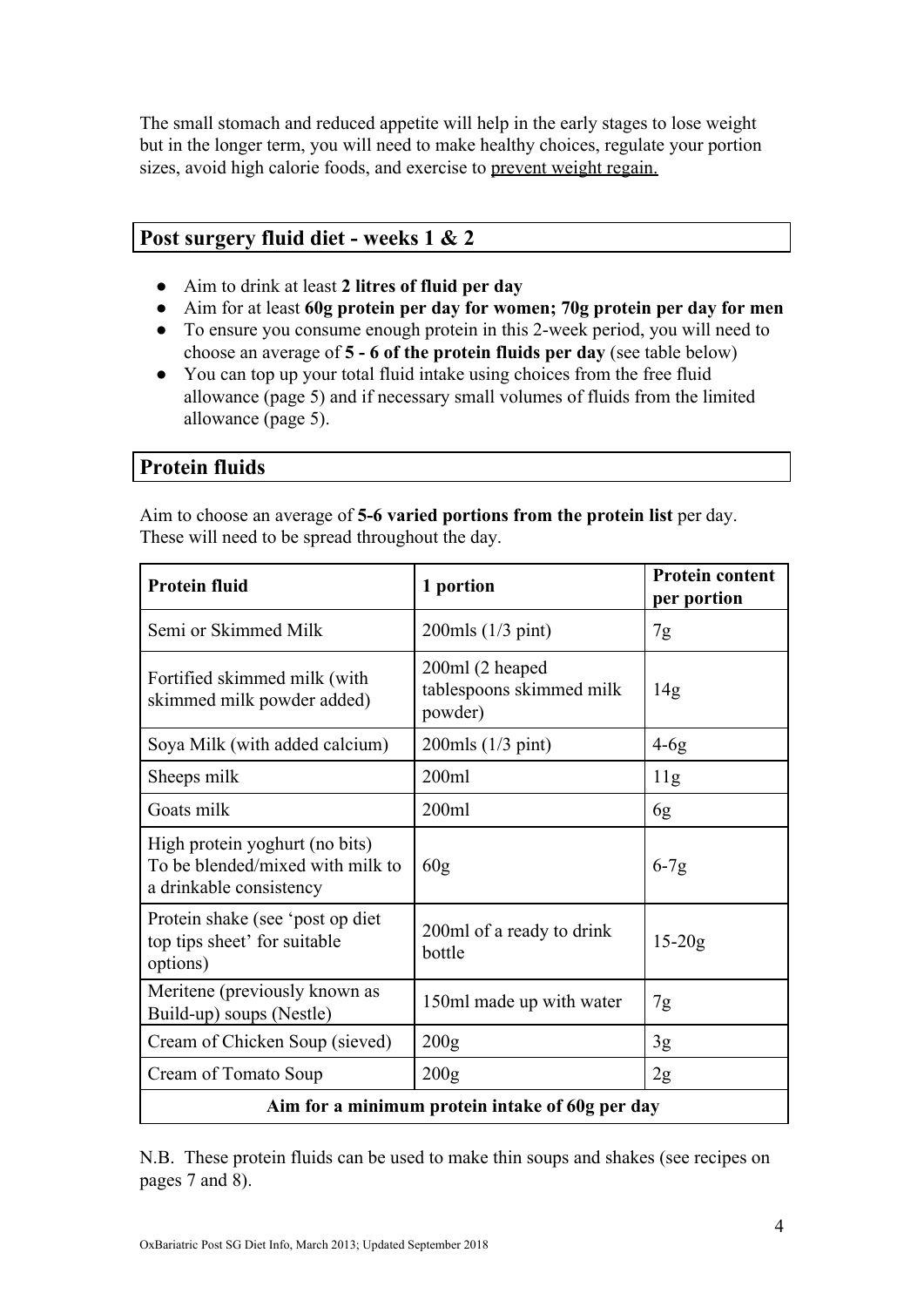### **Free fluid allowance**

In order to drink up to 2 litres total fluid per day, you will need to have other drinks from the free fluid allowance:

- Still water (tap or bottled, low calorie flavoured water; not carbonated/fizzy)
- Low calorie, no added sugar or sugar free squash
- Soup: tinned, dried or homemade. You may need to dilute with extra water or milk and then sieve to remove bits.
- Coffee and tea, including herbal teas

## **Limited fluid allowance**

If you would like to introduce more varied fluids, you may add **1-2 portions** of the following fluids per day.

Take care not to exceed 1-2 portions of these per day. **These fluids have little protein content and will contribute to your total calorie intake, so try not to use them if possible.**

| <b>Fluid</b>                                                                                                                                                                                                           | 1 portion | <b>Protein</b><br><b>Content per</b><br>portion |
|------------------------------------------------------------------------------------------------------------------------------------------------------------------------------------------------------------------------|-----------|-------------------------------------------------|
| Unsweetened Fruit & Veg Juice<br>Dilute with water and sieve if juicing your own<br>fruit, e.g. beetroot and orange or carrot, celery<br>and apple<br>Do not have fruit juice on its own as it is too<br>high in carbs | 150ml     | 0g                                              |
| Vegetable Juice, e.g. carrot, tomato, mixed<br>vegetable or "V8"                                                                                                                                                       | 200ml     | 1.6 <sub>g</sub>                                |
| Hot Chocolate low calorie, e.g. Options drink<br>made with water only                                                                                                                                                  | 200ml     | 1.4 <sub>g</sub>                                |
| Easy Pesto Tomato Soup<br>Measure 200mls of tomato juice into a small pan.<br>Sir in 1 large teaspoon of pesto and heat gently.                                                                                        | 200mls    | $1-2g$                                          |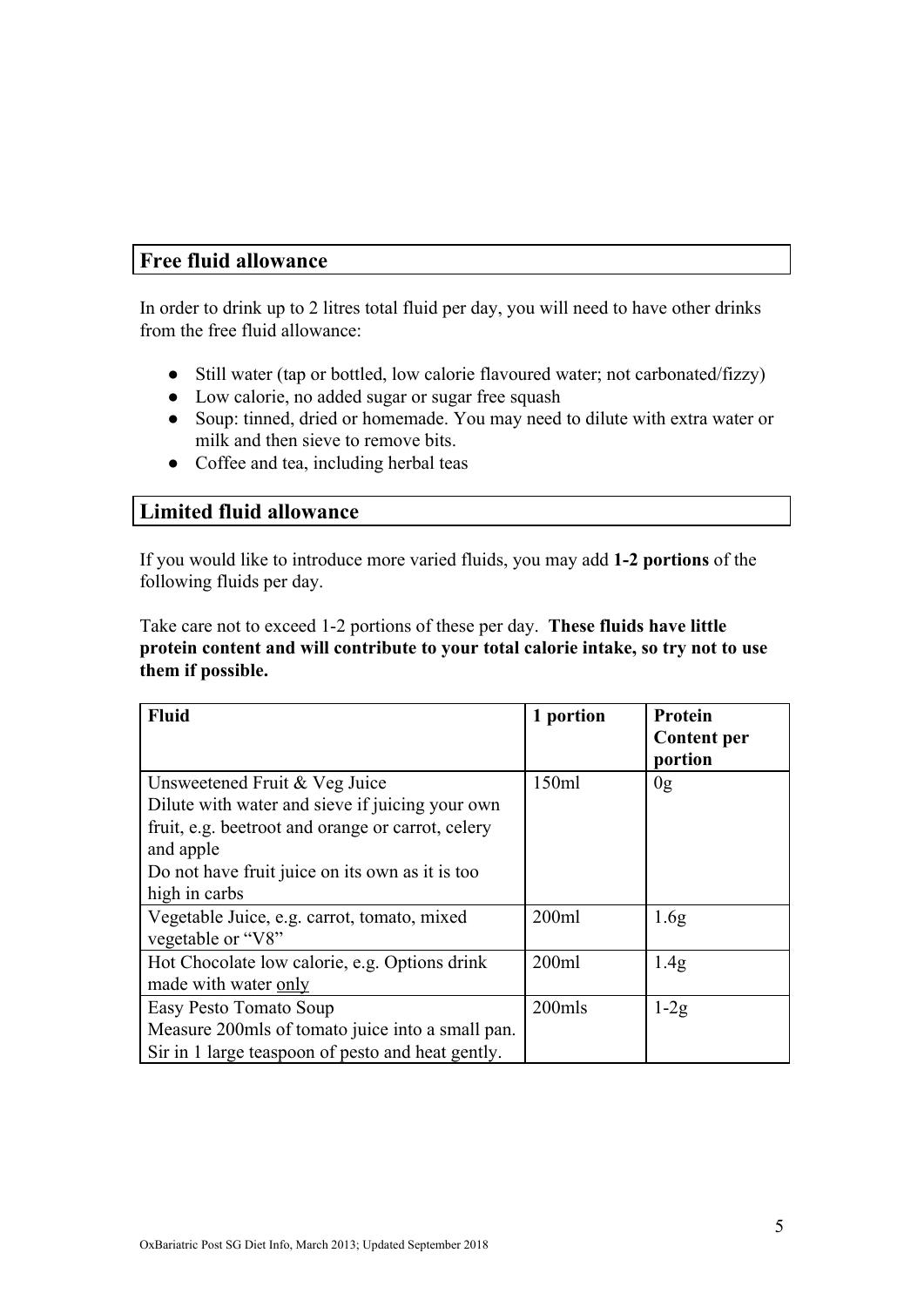# **Fluid diet - sample day menu**

The following table provides an example of how you can manage to consume at least 60g protein fluids throughout the day. You will need additional fluids to reach 2 litres.

| <b>Time</b>        | <b>Fluid</b>                                      | <b>Protein Content per</b><br>portion |
|--------------------|---------------------------------------------------|---------------------------------------|
| 8.00am             | 150ml Protein shake                               | 12g                                   |
| 9.30am             | Coffee made with 100mls fortified<br>skimmed milk | 7g                                    |
| 11.00am            | 60g of high protein yoghurt mixed with<br>milk    | $6-7g$                                |
| 1.30 <sub>pm</sub> | 150ml Protein shake                               | 12g                                   |
| 3.00 <sub>pm</sub> | 150ml tea or coffee with skimmed milk             | $1-2g$                                |
| 4.30 <sub>pm</sub> | 150ml Protein shake                               | 12g                                   |
| 6.00 <sub>pm</sub> | 150ml Protein shake                               | 12g                                   |
| 8.00pm             | 200 mls Options drink made up with<br>water       | 1g                                    |
| <b>Total</b>       |                                                   | 63-65g                                |

## **Top tips for fluid diet stage**

- It is essential that you consume enough protein during the early weeks. This will help to ensure a speedy recovery and minimise side effects such as hair loss in later months. Aim for a minimum of 60g protein per day for women and 70g protein per day for men.
- In order to achieve enough protein, you will need to base your fluid diet on milk and milk products. If you do not drink cows' milk, you will need to find an alternative such as goat, sheep or soya milk.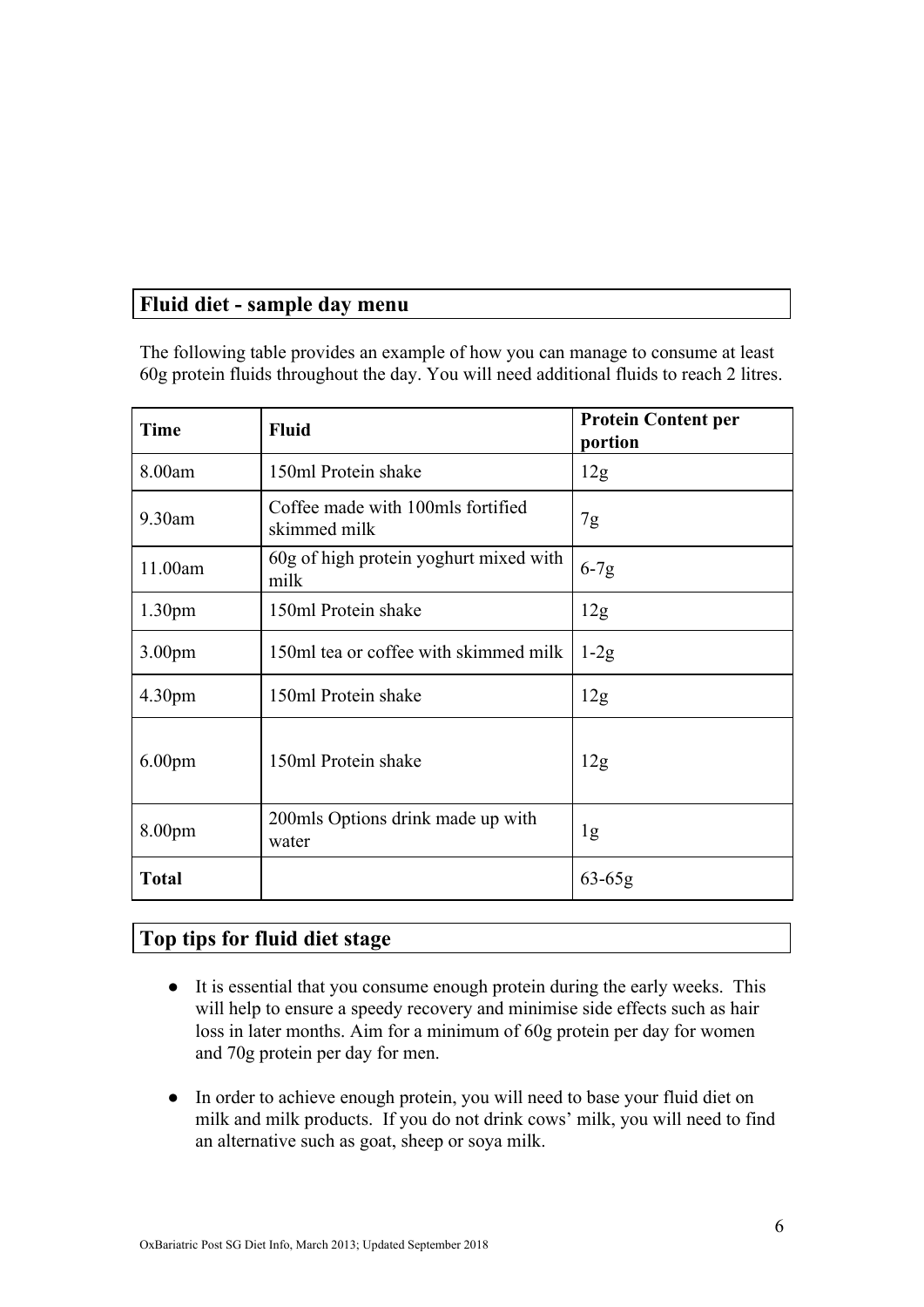- Milk powder can be added to soup and milk drinks to further increase the protein content, 1 tablespoon of milk powder provides approx. 3.5g protein.
- See page 7 for recipes and ideas for high protein liquids.
- Additional fluids can be taken throughout the day to reach 2 litres. These include water, tea, coffee, low calorie squash etc. from the free fluid allowance and limited fluid allowance (page 5).

## **High protein fluid recipes**

### **Fortified milk - 42g protein per pint**

This recipe makes 1 pint:

- 4 tbsp skimmed milk powder
- $\bullet$  1 pint / 570 ml cold skimmed milk
- Vanilla extract / unsweetened cocoa powder (optional)
- Mix the milk powder with a little of the milk to form a paste

Stir in a pint of cold skimmed milk.

Use this milk throughout the day in tea, coffee, soups, mixed with yoghurt, as milk drink on its own, or in the recipes below.

### **Fortified fruit smoothie - 17g protein per 250ml portion**

This recipe makes 2x 250ml portions:

- 150g plain Skyr yoghurt
- 300mls skimmed milk
- 2 heaped tablespoons skimmed milk powder
- Small amount fruit, e.g. 2 tablespoons coarsely chopped berries
- Mix the milk powder with a little of the milk to form a paste

Stir in the remainder of the milk

Blend ingredients together until you get a fluid consistency, sift to remove any bits

#### **Fortified custard – 8.5g protein per 150ml portion**

This recipe makes 2x 150ml portions:

- 1 tablespoon Custard powder
- 280mls skimmed milk
- 2 heaped tablespoons skimmed milk powder

Mix the skimmed milk powder and custard powder together using a little of the milk to form a paste

Add the remainder of the milk and heat until boiling, stirring well throughout. This can be done in the microwave (for approximately 3 minutes) or on the hob.

N.B. Add more milk to achieve the fluid consistency required at this stage.

Non-nutritive sweetener or vanilla essence can be added for flavour.

#### **Fortified coffee cooler - 14g protein per 200ml serving**

This recipe makes 1 portion:

- 1 tsp coffee
- 200mls skimmed milk
- 2 heaped tablespoons skimmed milk powder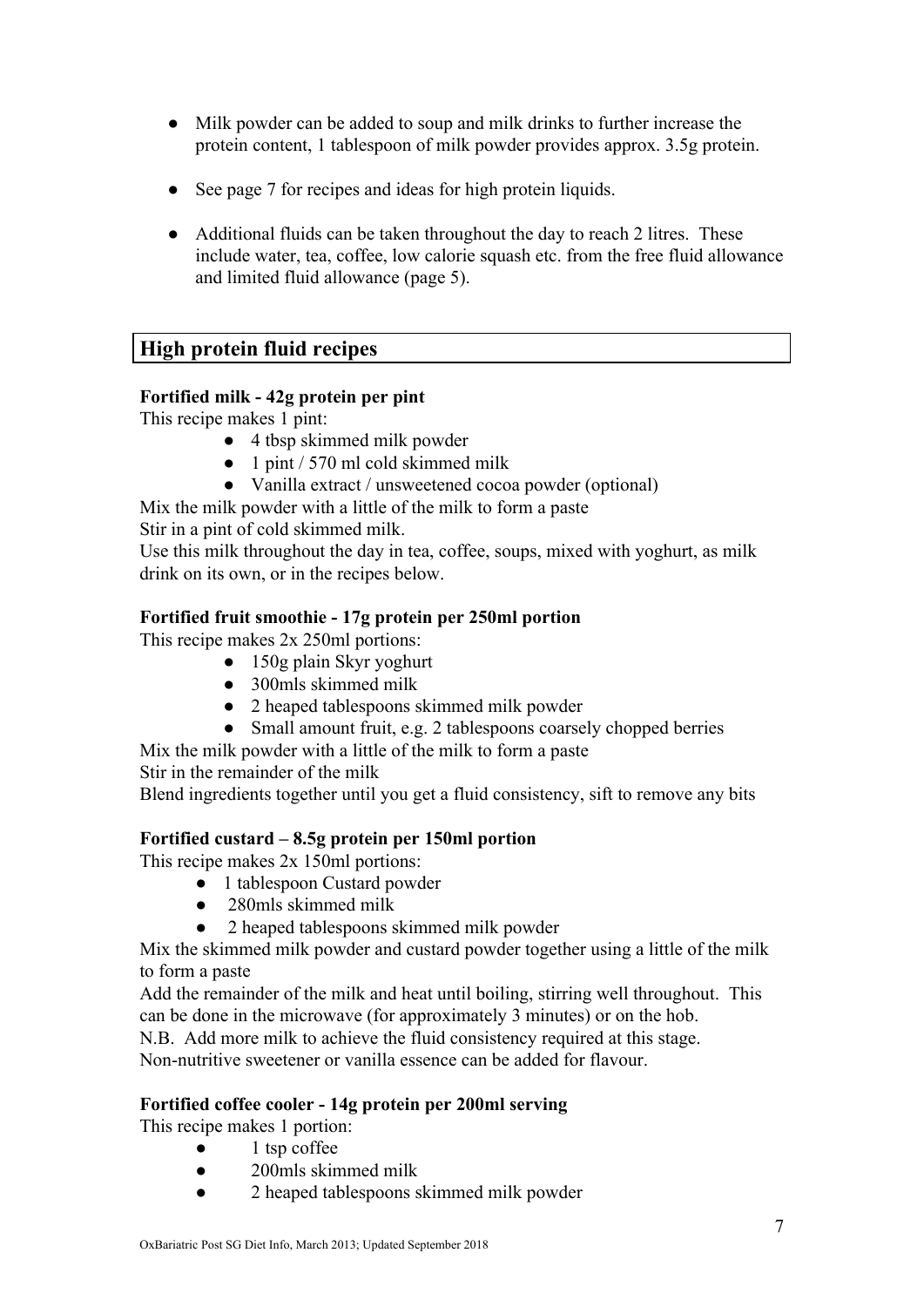Mix the milk powder with a little of the milk to form a paste. Stir in the remainder of the milk and coffee. Add sweetener if desired. This can be served hot or cold.

## **What should I expect after a sleeve gastrectomy? The first 2 weeks**

- For the first two weeks after your operation you are likely to feel tired and although we would encourage you to walk daily, do not overdo things.
- You may be aware of aches and pains in your chest wall and abdomen, especially as you increase your activity and reduce your painkillers. These are referred to as musculo-skeletal pains and are completely normal following keyhole surgery due to the forming of scar tissue.
- You may notice pain in your neck and shoulder; this can happen after any key-hole surgery and should diminish over time. This will improve at a faster rate if you aim to get up and about after surgery.
- Your stomach may feel bloated for a few days following surgery whilst your body returns to normal.
- You may experience gurgling or rumbling in your stomach. This does not mean that you are hungry!
- Constipation can occur following a sleeve gastrectomy operation due to a reduced fibre intake and smaller volumes of food and fluid. Remember to check that you are drinking at least 2 litres per day. If the constipation persists, speak with your GP/pharmacist regarding a laxative.
- Aim to use the time following your surgery to understand the difference between emotional hunger and physical hunger.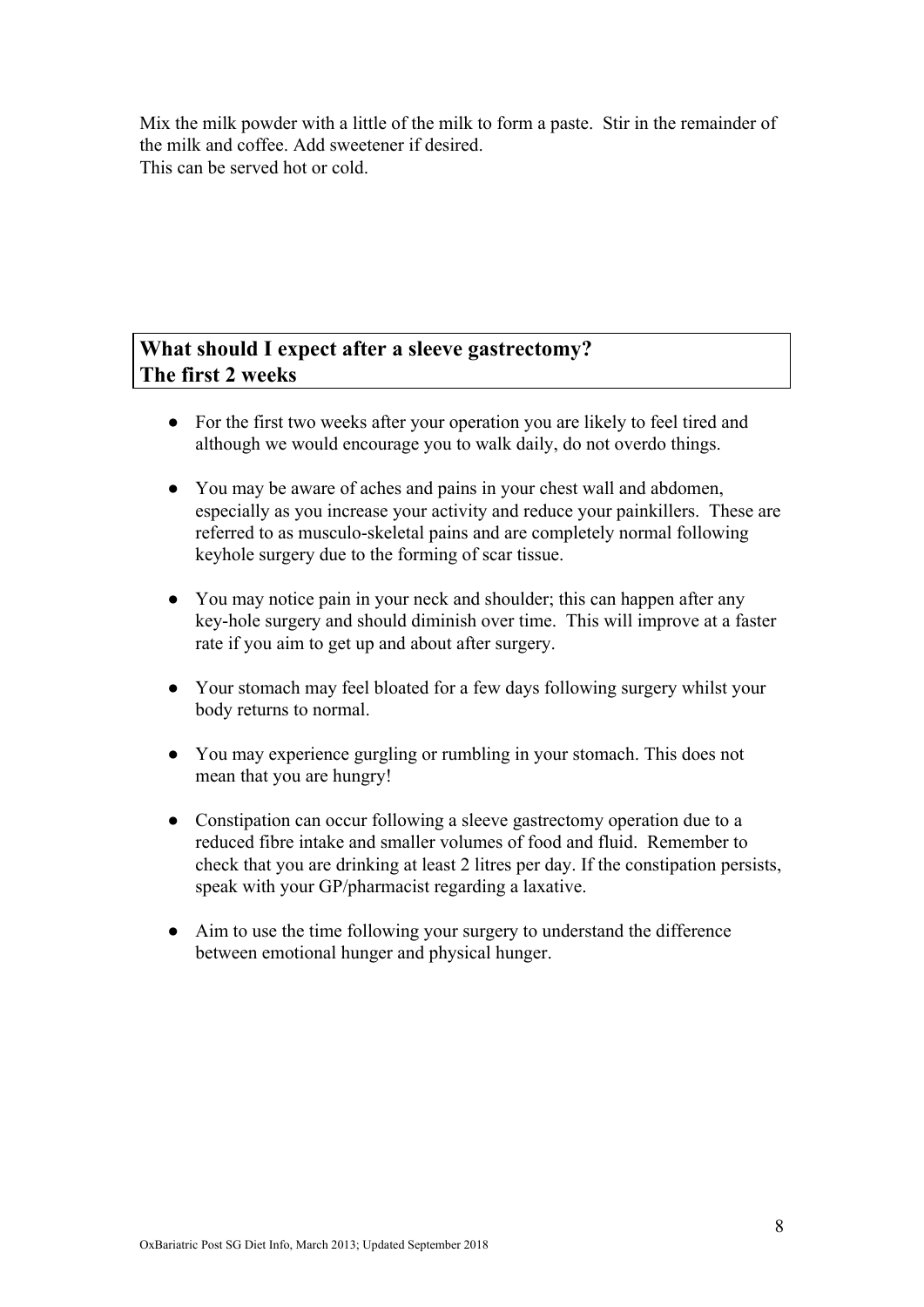## **Post surgery pureed diet stage – weeks 3 & 4**

You should now begin to make the slow transition from fluids to pureed foods over the next few weeks.

It remains important not to stretch the small stomach sleeve with solid foods or larger quantities.

#### **Start with 1-2 dessert spoons of puree for each meal. Portion sizes during this stage should not exceed 4 dessert spoons in total for each meal.**

Do not eat larger quantities than recommended even if you feel that you can. The newly created stomach sleeve will stretch and this will lead to you eating larger quantities, not recognising when you are satisfied and your weight loss will be affected.

You may wish to continue with the fluid diet for a little longer than 2 weeks or progress more slowly to a thick soup or pureed food consistency.

## **General Advice**

- Follow a pureed diet of spoon-able consistency (see page 10) for weeks 3-5.
- High protein fluids e.g. protein shakes remain important and can provide a top-up of protein between meals. Aim for a minimum of 60g protein per day for women, 70g protein per day for men.
- Focus on protein foods first (meat, fish, low fat cheese, skimmed milk)
- Start week 3 by eating 3 small meals per day (if you are managing only a few teaspoons of food at this stage, you may need to include a very small mid-morning and mid-afternoon snack).
- Serve your meals in a small ramekin and never exceed this amount.
- Eat slowly (if you are taking longer than 20 minutes, your meal will go cold and this is a sign that you are eating too much).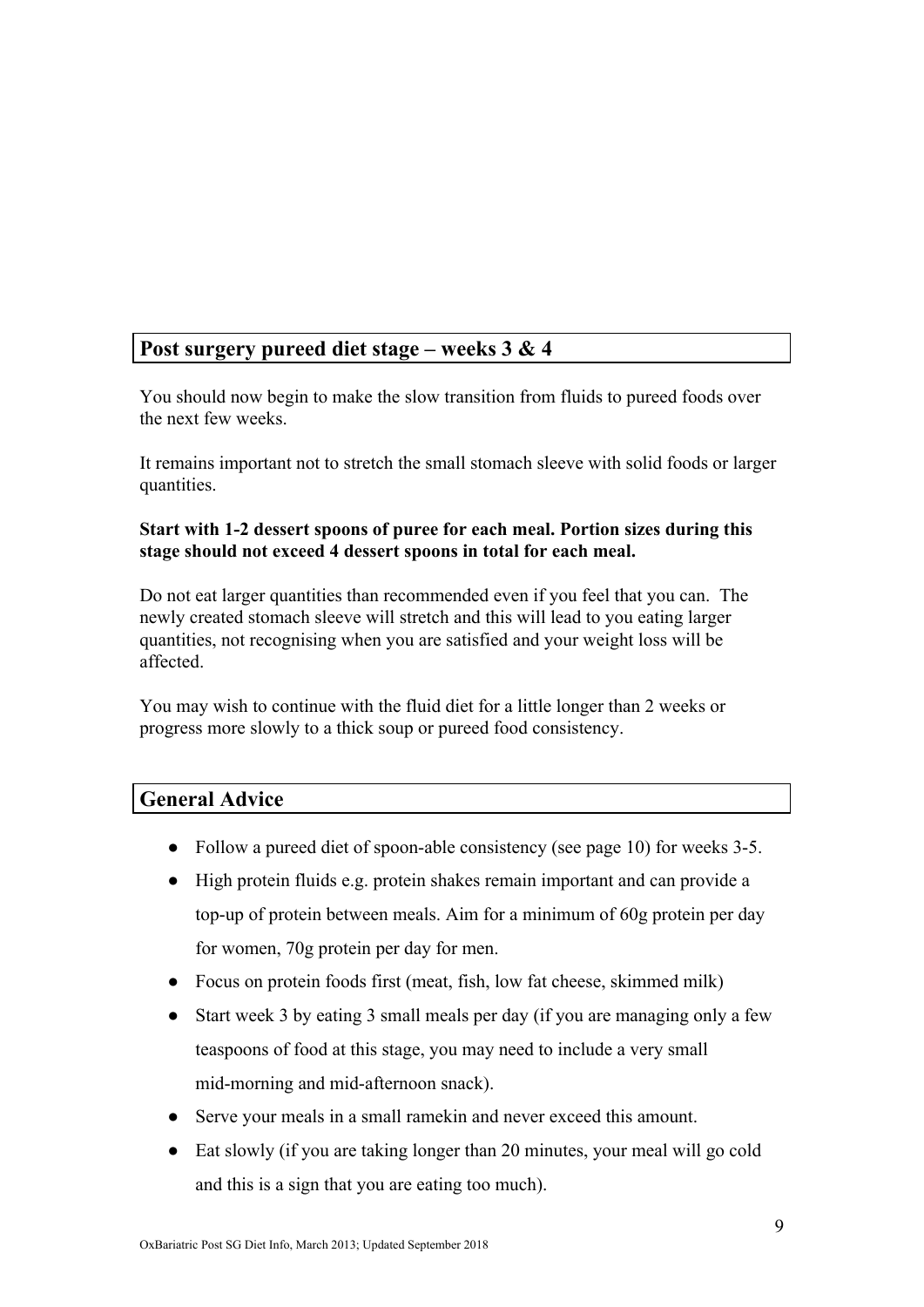- Stop eating **before** you experience any bloating or discomfort, these symptoms are your new signal that you have overeaten.
- If food is left on your plate, throw it away. **Never go back to food.**
- Avoid drinking with your meals. This will prevent the fluid mixing with the food and increasing the volume that enters your small stomach sleeve.
- Consume a minimum of 2 litres of fluids every day. You will need to drink regularly throughout the day so consider carrying a bottle of water.

### **Pureed diet - getting the correct Consistency**

Pureed foods should have a smooth consistency and be free from lumps. They should be moist and of a "spoonable" consistency.

You will need a blender, liquidiser or food processor. If you have a freezer, it is often easier to process several portions at once then freeze the extra portions. This can also help you to manage the portion sizes.

**Top tip:** Freeze pureed foods in an ice cube tray, these individual portions will be approximately 1 dessertspoon and will help with portion control.

### **To puree food:**

- 1. Cook meat, fish, and potato.
- 2. Remove any skin or gristle.
- 3. Cut into small chunks.
- 4. Add extra liquids such as skimmed milk, clear soup, stock, fat-free gravy or sauce, then blend.
- 5. Adjust the flavour by using herbs, spices, lemon juice, tomato puree etc.

If you find that you are having difficulty managing certain foods, check that you have added enough liquid and that it has been blended well enough and sieved to remove all lumps if necessary.

Meat, poultry and fish can be more difficult to blend to a pureed consistency. You may need to start with very small amounts of these foods and be more creative with your food choices.

Remember, that your taste for food and your food preferences will have changed so try things that you maybe haven't eaten for years!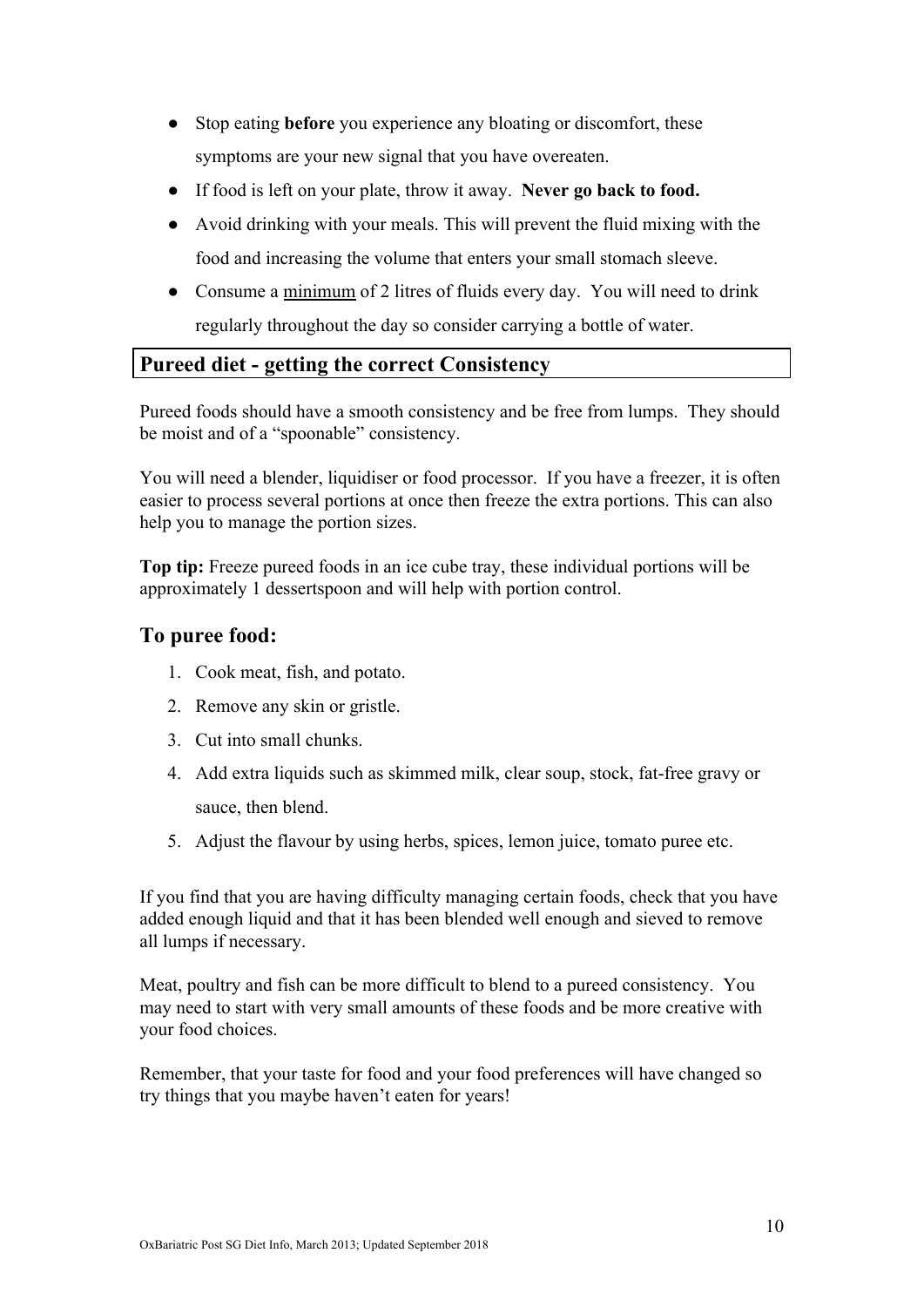# **Pureed diet stage - sample day menu**

Below is a meal plan to help you plan your day. Note the quantities may be smaller than those stated. Do not exceed these quantities.

| 8.00am             | $\frac{1}{4}$ - $\frac{1}{2}$ Weetabix with skimmed milk<br>or<br>3-4 dessertspoons of thin porridge or Readybrek made  |
|--------------------|-------------------------------------------------------------------------------------------------------------------------|
|                    | with skimmed milk (made up quantity)                                                                                    |
| 9.30am             | Coffee made with 100mls fortified skimmed milk                                                                          |
| 11.00am            | 60g of high protein yoghurt                                                                                             |
| 12.30pm            | 4 teaspoons of pureed chicken or fish in a low fat/fat<br>free sauce<br>and<br>2 teaspoons of mashed potato             |
| 2.00 <sub>pm</sub> | 150ml tea or coffee with milk                                                                                           |
| 3.30 <sub>pm</sub> | 100ml fortified skimmed milk<br>or<br>60g high protein yoghurt<br>or<br>1 individual portion/triangle of low fat cheese |
| 6.00 <sub>pm</sub> | 4 <b>teaspoons</b> of pureed chicken <i>or</i> fish in a low fat sauce<br>and<br>2 teaspoons mashed potato              |
| 7.30pm             | Milky drink made with 100mls fortified skimmed milk                                                                     |
| 9.00 <sub>pm</sub> | 200mls Light hot chocolate drink (e.g. Options) made<br>up with water                                                   |

### **N.B. Vegetables have not been added to this sample day menu at this early stage. To avoid over filling and stretching your new stomach sleeve it is important not**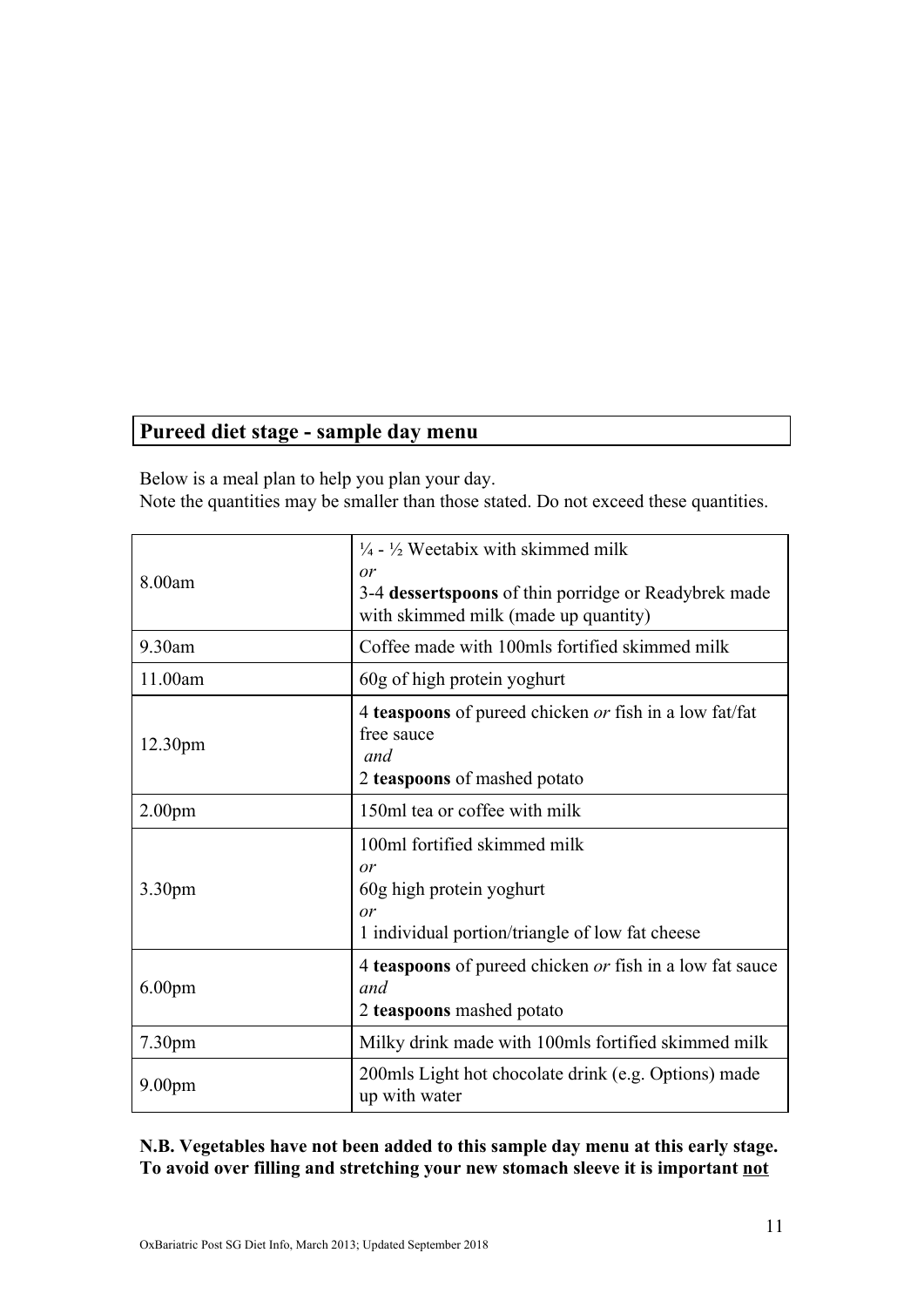**to fill up on vegetables at this stage. Take your multivitamin and mineral supplement daily to provide you with the nutrients you are missing.**

### **Foods to include in the pureed diet stage:**

#### **Breakfast:**

- $\frac{1}{2}$  Weetabix with skimmed milk (start with  $\frac{1}{4}$  Weetabix initially)
- 2-4 **dessertspoons** of Readybrek or porridge
- 60g of high protein yoghurt e.g. Skyr (see 'top tips for post-op diet sheet' for suitable options)

#### **Main meals:**

● **Thick soups** containing lentils, pulses such as chickpeas, borlotti beans or other beans, or pureed chicken or fish.

Aim for a maximum of 4 **dessertspoons** of soup.

*These can either be homemade or shop-bought. Soups do not contain much protein therefore you will need to add skimmed milk powder to increase the protein content. If the soup is too thick you will need to add more stock, milk or water to thin it down to a pureed consistency.*

Pureed minced lamb, beef, pork or turkey, Quorn or tofu.

Aim for 4 **teaspoons** and eat with mashed potato (maximum 2 **teaspoons** potato).

*Use a low fat sauce or gravy to make a smooth, pureed consistency.*

- **Dhal** is a spiced dish made using yellow split peas, or red or yellow lentils. Split peas require soaking but lentils do not.
- **Lentils** can be cooked and a variety of different foods added to taste. Try cooking lentils and adding some extra low fat cheese spread or crushed garlic, blended tinned tomatoes or herbs or spices of your choice.
- **Cottage cheese** (low fat variety). This is a great, low fat source of protein and can be eaten with mashed potato. If the consistency is not smooth enough, it can easily be mashed with a fork and a little milk added to soften.
- **Spreadable cheese** (extra light variety). Again this can be added to mashed potato to add protein. The cheese portions/triangles are a good way to help with portion control.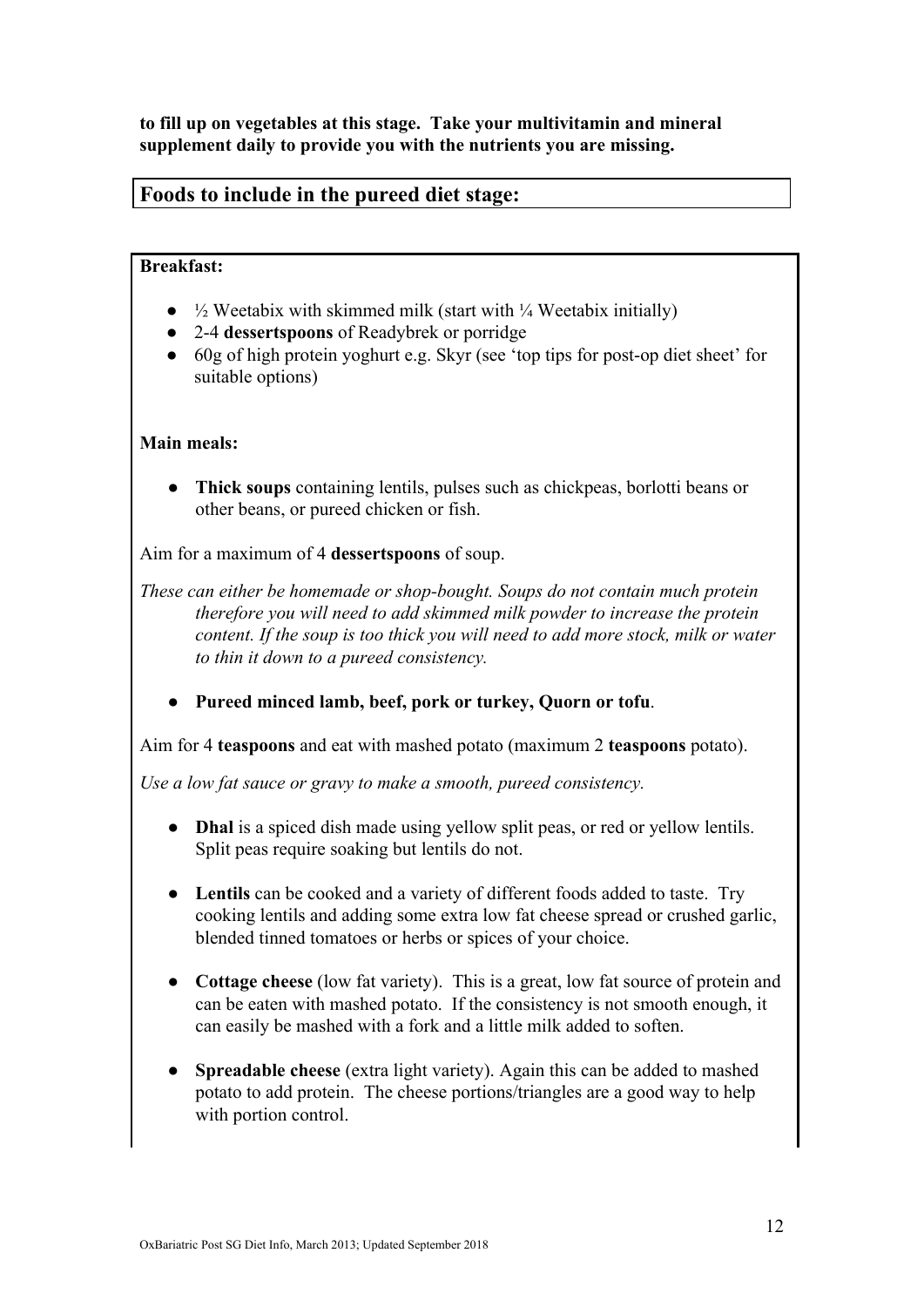**Tinned plum tomatoes**. These can be used as a useful store cupboard addition to minced meats or added to soups (for example, lentil and tomato soup). Remember to blend them to a smooth consistency.

#### **Healthy snacks between meals:**

- 60g of high protein yoghurt
- Individual portion/triangle of low fat cheese
- Low fat, low sugar custard (3-4 teaspoons) with sweetener added as required. Use custard powder to make up with skimmed milk. You can use the fortified milk to boost the protein content of the custard.
- Low fat, low sugar egg custard (3-4 teaspoons).

### **Post surgery soft diet stage - weeks 5, 6, 7 and 8**

You should now be establishing a meal pattern of 3 small meals per day. Eat slowly and chew your food well. You can include some 'crunchy' foods such as low fat crispbreads or crackers but make sure they are chewed well (to a smooth paste) and have no hard pieces by the time you swallow.

#### **Start with 3 dessert spoons of soft foods for each meal. Portion sizes during this stage should not exceed 6 dessert spoons in total for each meal.**

You will be taking in less fluid in your food once you have moved onto the soft diet so you must make sure that you drink well between meals. You can include ½ pint of skimmed or semi-skimmed milk to have in drinks during the day and one small (150ml) glass natural fruit juice diluted at least 50% with water. If you are struggling to eat enough protein, remember to include some protein shakes between meals.

#### **General advice**

- Aim to progress onto a soft, mashed food over the next 1-2 weeks. Soft foods can easily be broken up with a fork.
- Include protein foods at every meal and eat these protein foods first (meat, fish, eggs, low fat cheese, and skimmed milk). Aim for a minimum of 60g protein per day for women; 70g protein per day for men.
- Aim for 3 small meals per day.
- Serve meals in a small ramekin or in a 3-5 inch plate and never exceed this amount.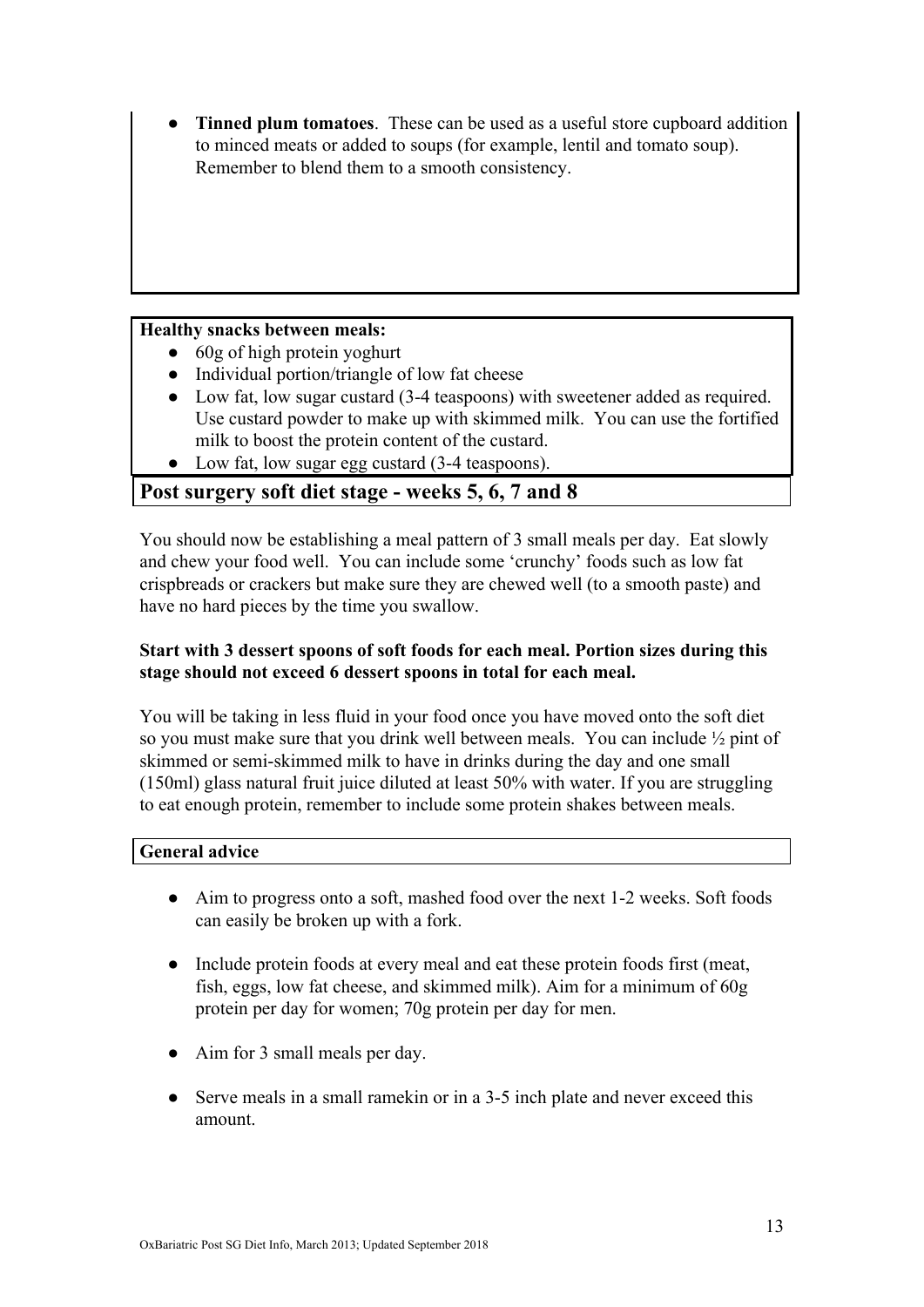- Try only one new food at a time. If you feel sick or vomit then your body is telling you that you are not ready for this food. Don't give up but try a small amount of the food again in a few days time.
- Eat slowly and chew food well. You should be spending about 15 minutes on your meals. If you are taking longer than 20 minutes your meal will go cold – this is an important sign that you are eating too much.
- Stop eating at the first of bloating or discomfort. This is a sign that you have eaten too much. Never go back to food.
- Avoid drinking with your meals. If the food mixes the fluid it will increase the volume that enters the stomach tube.
- Thirst is often mistaken for hunger so consume a minimum of 2 litres of fluid everyday.

| Soft diet stage - sample day menu                                                     |                                                                                   |  |
|---------------------------------------------------------------------------------------|-----------------------------------------------------------------------------------|--|
| Below is a meal plan to help you plan your day.                                       |                                                                                   |  |
| Note the quantities may be smaller than those stated. Do not exceed these quantities. |                                                                                   |  |
| <b>Breakfast</b>                                                                      | $\frac{1}{2}$ Weetabix with skimmed or semi skimmed milk                          |  |
| 8am                                                                                   | or                                                                                |  |
|                                                                                       | 3-5 dessertspoons thick porridge or Readybrek                                     |  |
|                                                                                       | or                                                                                |  |
|                                                                                       | $\frac{1}{4}$ - $\frac{1}{2}$ slice toast with a scraping of low fat spread and 1 |  |
|                                                                                       | medium poached egg                                                                |  |
|                                                                                       |                                                                                   |  |
| Mid Morning                                                                           | Coffee made with 100ml fortified skimmed milk or                                  |  |
| 10.30am                                                                               | 60g of high protein yoghurt e.g. Skyr                                             |  |
|                                                                                       |                                                                                   |  |
| Lunch                                                                                 | 1 low fat crisp-bread or cracker                                                  |  |
| 12.30pm                                                                               | or                                                                                |  |
|                                                                                       | $\frac{1}{4}$ - $\frac{1}{2}$ slice toast                                         |  |
|                                                                                       | with                                                                              |  |
|                                                                                       | 4 teaspoons low fat cottage cheese                                                |  |
|                                                                                       | or                                                                                |  |
|                                                                                       | 1 soft scrambled egg                                                              |  |
|                                                                                       |                                                                                   |  |
| Mid Afternoon                                                                         | 60g of high protein yoghurt                                                       |  |
| 3.30pm                                                                                | or                                                                                |  |
|                                                                                       | 1 individual portion/triangle of low fat cheese                                   |  |
| <b>Evening Meal</b>                                                                   | 4 teaspoons minced meat or casseroled chicken or                                  |  |
| 6pm                                                                                   | fish in low-fat sauce                                                             |  |
|                                                                                       | and                                                                               |  |
|                                                                                       | 2 teaspoons mashed potato or soft cooked pasta                                    |  |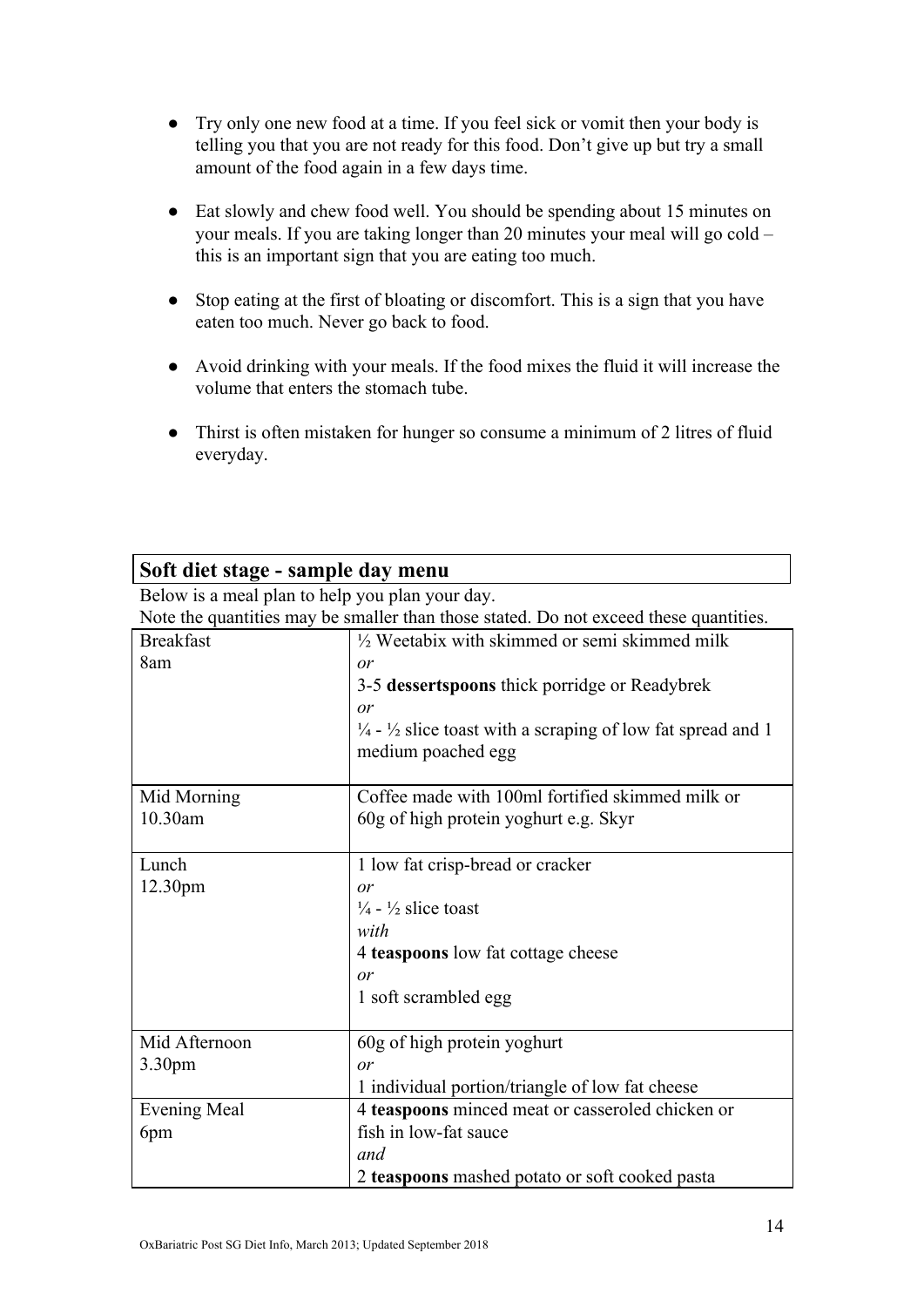| Evening | 60g high protein yoghurt                        |
|---------|-------------------------------------------------|
| 8pm     | or                                              |
|         | 1 individual portion/triangle of low fat cheese |

**Remember to always eat your protein first, followed by a small amount of low fat carbohydrate.**

### **Foods to include in the soft diet stage:**

#### **Breakfast:**

- $\bullet$   $\frac{1}{2}$  Weetabix or Oatibix with skimmed or semi skimmed milk
- 3-5 **dessert spoons** of Readybrek or porridge
- 3-5 **dessert spoons** of Branflakes or Special K with skimmed or semi skimmed milk
- $\bullet$   $\frac{1}{4}$   $\frac{1}{2}$  slice toast with 1 soft scrambled egg
- ¼ ½ slice toast with 2-3 **dessertspoons** baked beans

#### **Avoid breakfast cereals with added dried fruit or nuts at this stage Ensure all breakfast cereals do not have sugar added**

#### **Main Meals:**

Start with **3 dessert spoons** of soft foods for each meal which **includes the protein and carbohydrate** portion. Portion sizes during this stage **should not exceed 6 dessertspoons in total** for each meal.

**N.B. Vegetables have not been added to this sample day menu at this early stage. To avoid over filling and stretching your new stomach sleeve it is important not to fill up on vegetables at this stage. Take your multivitamin and mineral supplement daily to provide you with the nutrients you are missing.**

**The meals listed below can be served with a small portion of boiled potatoes or boiled or roasted sweet potato, or a small portion of grains such as couscous, bulgur wheat, rice, or soft cooked pasta.**

**The ratio of protein to carbs should be about 75% protein + 25% carbs.**

- **Stews or casseroles** containing lentils, pulses or peas, or small, well-cooked pieces of poultry or meat.
- **Minced meat or poultry dishes** such as cottage pie, shepherds' pie or turkey mince *served with low-fat gravy.*
- **Bolognese or chilli con carne** made with lean mince served with soft cooked pasta or rice.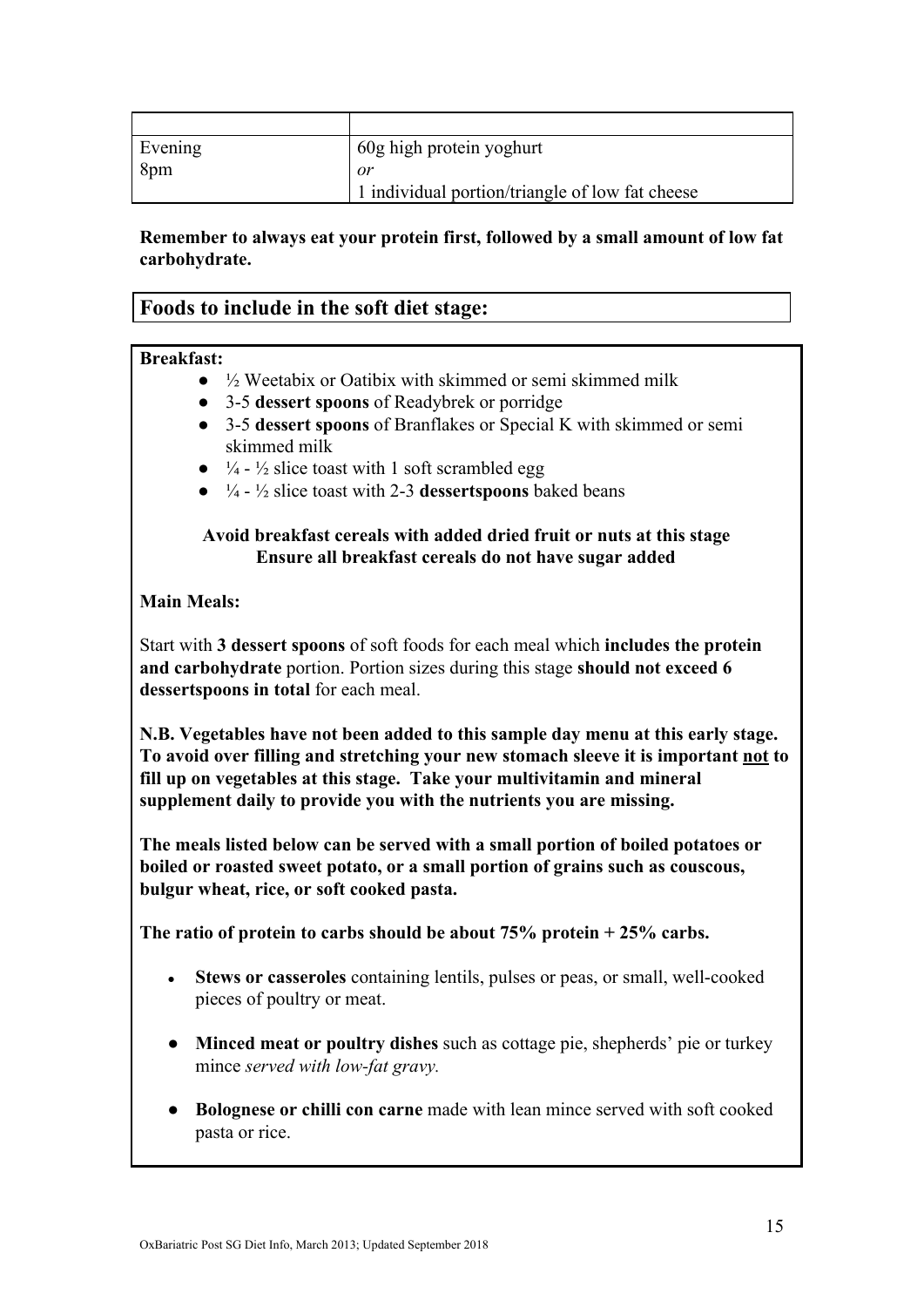- **Curry** made with chicken, tofu or lentils and low fat tomato sauces (e.g. rogan josh, balti, jalfrezi). Avoid creamy or coconut based curries which are high in fat.
- **Lasagne or Cannelloni** made with low fat cheese and skimmed milk *or* a low fat or diet variety of ready meal. Use less pasta than you would for a standard recipe in order to keep the carbs low.
- **Soft omelette or scrambled egg** (1 medium egg).
- **White poached fish** served with a white low-fat sauce *or* herbs and lemon.
- **Meat alternatives such as tofu or quorn pieces** can be served with soft potatoes, grains or pasta.
- **Fish pie** made with low-fat sauce *or* low-fat or diet variety of ready meal.
- **Tinned fish** such as mackerel or sardines are soft and provide a good protein source and require little preparation.
- **Dal and lentil dishes** as listed in the pureed diet stage can be used in this stage as an accompaniment to minced meat.
- **Baked beans (2-3 dessert spoons)** served on <sup>1</sup>/4 slice of toast.
- **Poached or casseroled chicken breast** (¼ of a small cooked chicken breast or 45g).
- **Cottage cheese** (low fat variety) with garlic, herbs or small amount of pineapple. This is a great, low fat source of protein and can be eaten with a low-fat crispbread or cracker.
- **Spreadable cheese** (extra light variety). Again this can be served with a low-fat crispbread or cracker. Cheese portions/triangles are a good way to help with portion control.
- **Hummus** (low fat variety) served with 1 low-fat crispbread or cracker.
- **Tinned plum tomatoes** are a soft and convenient accompaniment to minced meat.

#### **Healthy Snacks between Meals:**

- **60g of high protein yoghurt** (see 'top tips for post-op diet' sheet for suitable options)
- **Baked egg custard** (low fat and sugar variety). This can be made with skimmed milk and sweeteners.
- **1 individual portion/triangle of low fat cheese**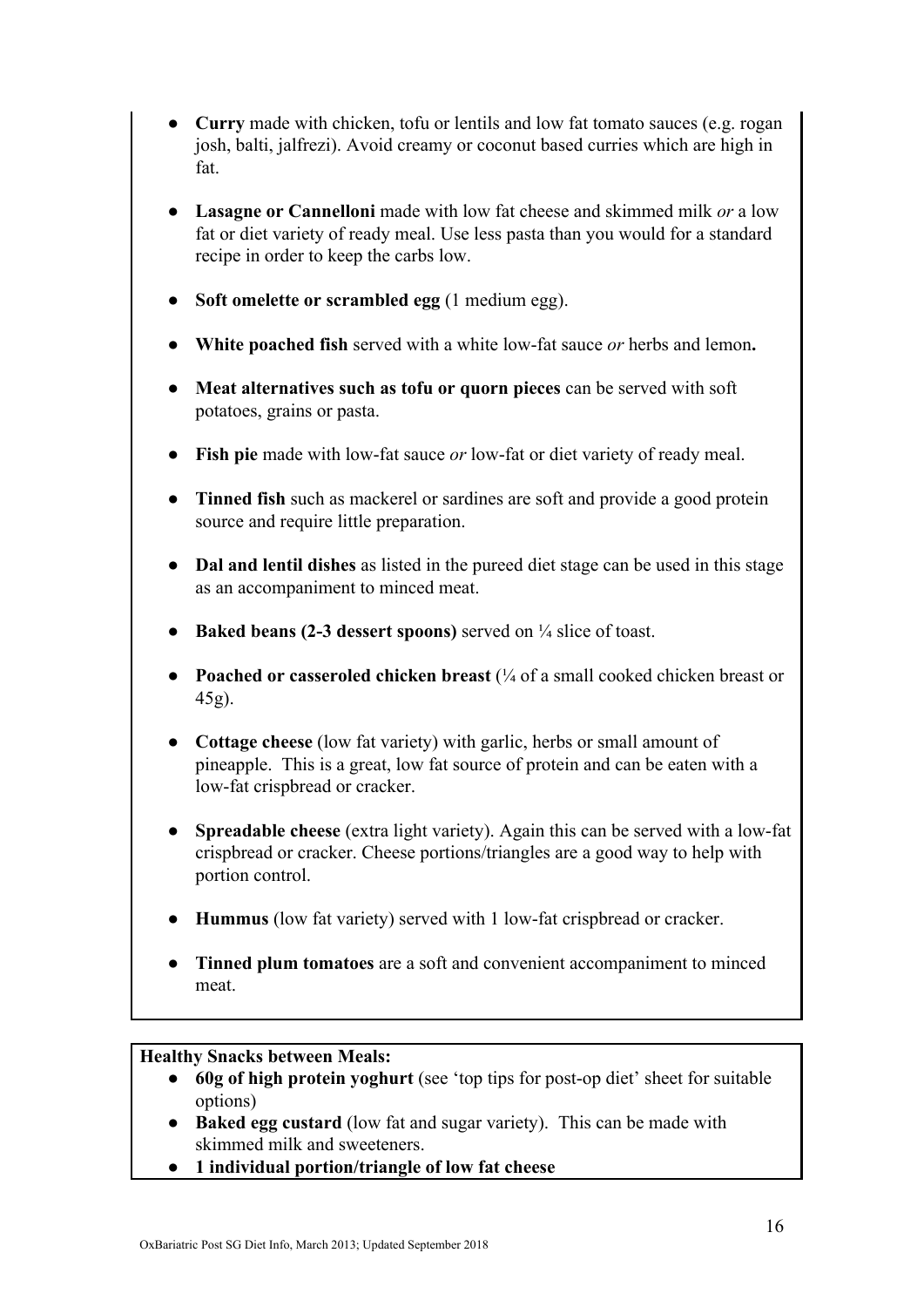**Portion sizes at this stage are a guide only.** Do not exceed these quantities, but also be aware that you may not be able to manage these amounts.

Do not be concerned if you are managing only a few teaspoons of protein, and 1 or 2 teaspoons of carbohydrate. If you feel any discomfort with eating these amounts, you will need to reduce the portion size at your next meal.

If your weight loss starts to slow down or it is not as you or your bariatric team had expected, it is likely that your portion sizes are too large. This can be discussed with your Dietitian at your next appointment or you can contact your Dietitian to discuss further.

## **Dumping syndrome**

Dumping syndrome is caused by the rapid emptying of food from your newly formed stomach pouch into your small intestine (bowel). The small intestine fills with this partially undigested food which acts like a sponge to draw fluid into the gut and causes the varied symptoms of dumping syndrome.

There are 2 types of dumping syndrome:

- "Early" dumping begins during or right after a meal. Symptoms of early dumping include nausea, vomiting, bloating, cramping, diarrhoea, dizziness and fatigue.
- "Late" dumping happens 1 to 3 hours after eating. Symptoms of late dumping include weakness, sweating, dizziness, and rarely heart palpitations.

Dumping syndrome is largely avoidable or manageable by avoiding certain foods (e.g. chocolate, biscuits, cakes, sweets, desserts, high sugar drinks) or changing eating habits and behaviours.

How to avoid/reduce symptoms:

- Avoid sugary and high fat foods (try to choose foods that contain no more than 5g) of sugar / fat per 100g)
- Eat smaller meals
- Take your time with eating and chew food well
- Avoid drinking with meals. Leave 30 minutes after a meal before drinking